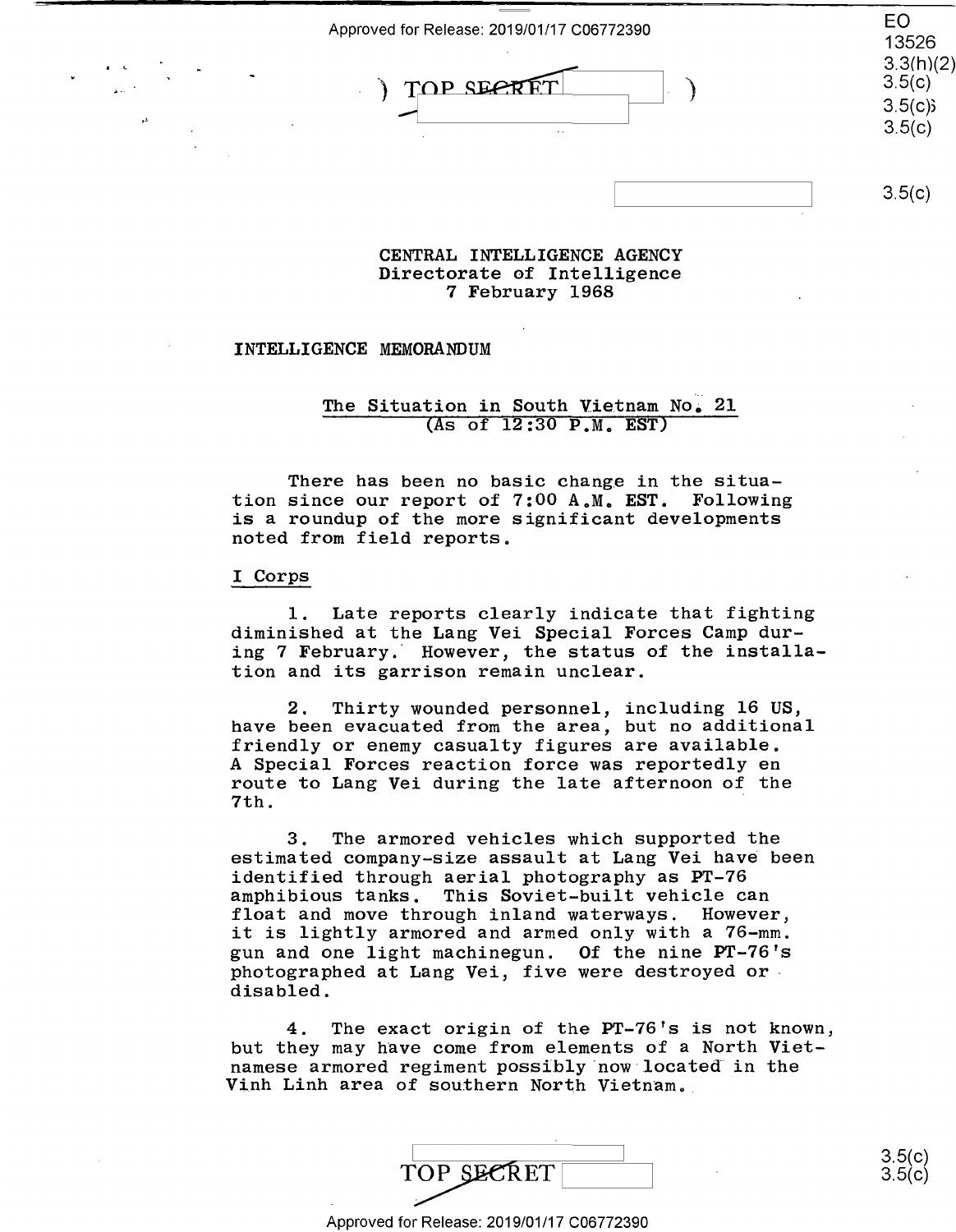Approved for Release: 2019/01/17 C06772390 Approved for Release: 2019/01/17 006772390

TOP SECRET

 $3.5(c)$  $3.5(c)$ 

5. There have been no reports of significant 5. There have been no reports of significant activity at Khe Sanh or elsewhere along the DMZ activity at Khe Sanh or elsewhere along the DMZ since the 7:00 A.M. Situation Report. since the 7:00 A.M. Situation Report.

6. Press reports from Hue indicate slow pro-6. Press reports from Hue indicate slow pro gress continues in block-by-block fighting. gress continues in block-by—block fighting.

# II Corps II Corps

7. Except for continuing heavy pressure by 7. Except for continuing heavy pressure by Communist forces against the provincial capitals of Communist forces against the provincial capitals of Kontum City and Dalat, the military situation in the Kontum City and Dalat, the military situation in the western highlands and coastal provinces of II Corps western highlands and coastal provinces of II Corps remains relatively quiet. remains relatively quiet.

8. The heavy contact between US forces and ele-8. The heavy contact between US forces and ele ments of the NVA 1st Division's 66th Regiment just ments of the NVA lst Division's 66th Regiment just northeast of Kontum City apparently continues, but northeast of Kontum City apparently continues, but battle results are still sketchy. Meanwhile, the battle results are still sketchy. Meanwhile, the heavily damaged city of Kontum is bracing for a pos-heavily damaged city of Kontum is bracing for <sup>a</sup> pos sible epidemic of plague and cholera. There are also sible epidemic of plague and cholera. There are also reports that the commander of the **ARVN** 24th Sector reports that the commander of the ARVN 24th Sector Tactical Zone, which has responsibility for the de-Tactical Zone, which has responsibility for the de fense of Kontum, has been relieved for incompetence fense of Kontum, has been relieved for incompetence and malfeasance. and malfeasance.

9. Meanwhile, in Tuyen Due Province, an esti-9. Meanwhile, in Tuyen Duc Province, an esti mated 1,500-man Viet Cong force apparently remains mated l,500-man Viet Cong force apparently remains entrenched within the city limits of Dalat. A North entrenched within the city limits of Dalat. A North Vietnamese Army prisoner captured in the recent fight-Vietnamese Army prisoner captured in the recent fight ing at the one-time mountain resort has stated under ing at the one—time mountain resort has stated under interrogation that the Communist intention is to interrogation that the Communist intention is to capture Dalat city and hold it for two months. He capture Dalat city and hold it for two months. He further claims that Viet Cong battalions presently further claims that Viet Cong battalions presently en route to Dalat have been ordered to break up into en route to Dalat have been ordered to break up into company-sized units and to use propaganda among the company—sized units and to use prOpaganda among the population to get them to rally to the enemy cause. population to get them torally to the enemy cause.

10. While presently under tenuous allied con-10. While presently under tenuous allied con trol, the provincial capitals of Ban Me Thuot and trol, the provincial capitals of Ban Me Thuot and Nha Trang are bracing for a possible new round of Nha Trang are bracing for <sup>a</sup> possible new round of attacks. Elments of B-3 Fronts 33rd and 95 "B" Regi-attacks. Elments of B—3 Fronts 33rd and 95 "B'I Regiattacks. Einents of B-5 fromts odid and so B hogi delements of the 5th NVA Division's 18 "B" Regiment are reportedly massing for an attack in a mountain range west of Nha Trang. The relatively unscathed Phu Bon provincial capital of Cheo Reo also antici-Phu Bon provincial capital of Cheo Reo also anticipates an attack by enemy forces, some of which pates an attack by enemy forces, some of which

 $-2 -$ TOP SECRET  $3.5(c)$  $\text{TOP}$   $\text{SE}\text{RET}$  3.5(c)

3.5(c) 3.5(c)

#### Approved for Release: 2019/01/17 C06772390 Approved for Release: 2019/01/17 006772390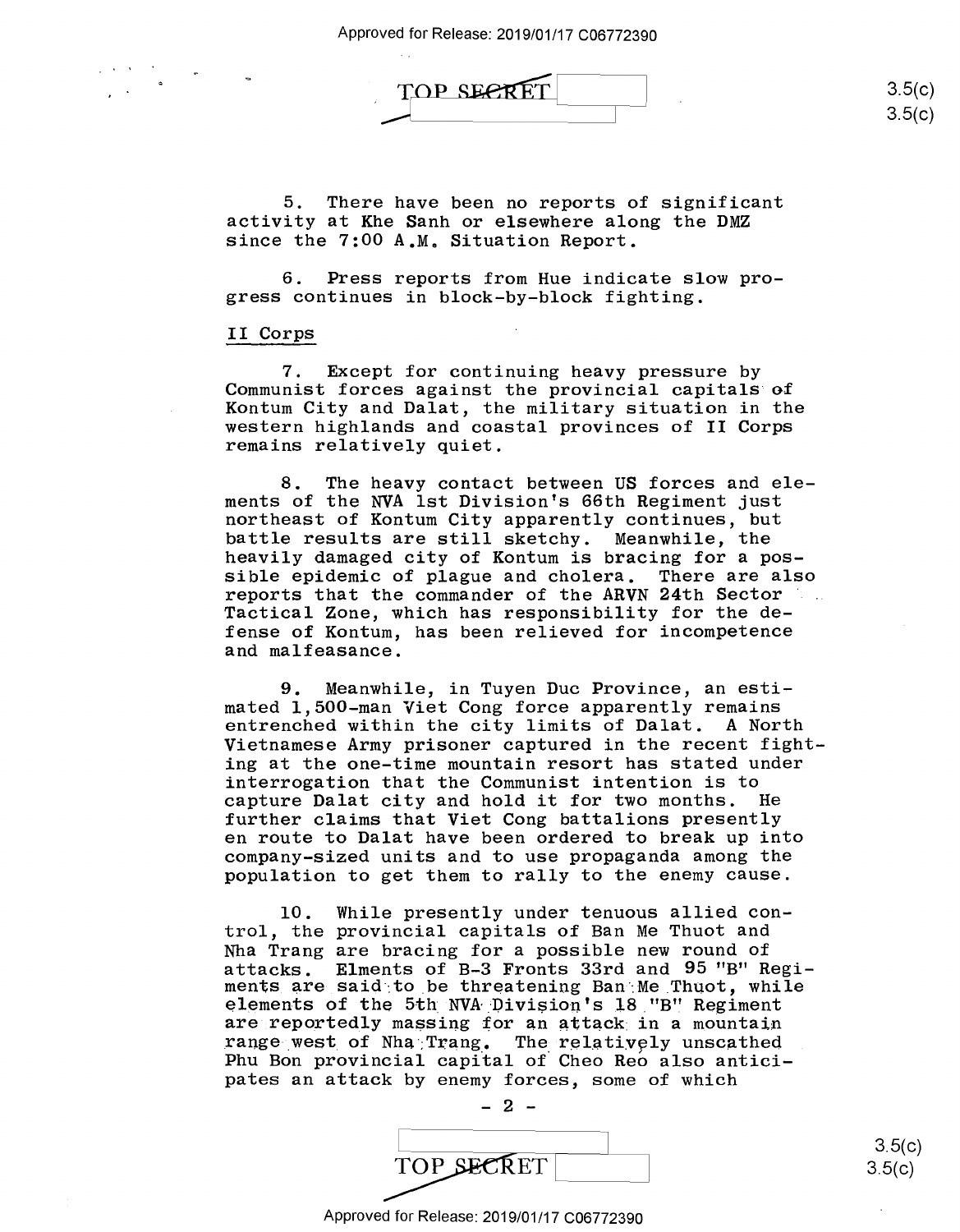Approved for Release: 2019/01/17 C06772390 Approved for Release: 2019/01/17 C06772390  $\int$ TOP SECRET

3.5(c) 3.5(c)

3.3(h)(2) 3.3(h)(2)

may be withdrawing westward to Cambodia from recent may be withdrawing westward to Cambodia from recent major attacks on urban coastal centers. major attacks on urban coastal centers.

## Saigon Saigon

11. No clearcut change in the situation in 11. No clearcut change in the situation in Saigon has emerged in the reporting from the area. during the past 24 hours. · Security, however, is during the past 24 hours. 'Security, however, is clearly the worst from all reports on the south-clearly the worst from all reports on the south western side of the city. Most indications of **VC**  western side of the city. Most indications of VC<br>movement and activity have come from the race track area in that sector and from the 5th precinct to area in that sector and from the 5th precinct to the south. movement and activity have come from the race track

North Vietnam Air North Vietnam Air

13. Hanoi's transfer of six IL-28s from their 13. Hanoi's transfer of six IL-283 from their reserve base at Yunnani strengthens the belief that North Vietnam will undertake significant air opera-North Vietnam will undertake significant air opera tions against friendly forces in the near future. tions against friendly forces in the near future. It would be to Hanoi's advantage to employ these It would be to Hanoi's advantage to employ these strike aircraft before they can be caught by a US strike aircraft before they can be caught by a U**S**<br>raid on Phuc Yen. However, adverse weather or some hold-up in the tactical situation in South Vietnam hold-up in the tactical situation in South Vietnam may have caused a delay: may have caused <sup>a</sup> delay. raid on Phuc Yen. However, adverse weather or some

14. Targets in northern South Vietnam still 14. Targets in northern South Vietnam still appear to be the most likely objectives of any **IL-28**  appear to be the most likely objectives of any IL—28 appear to be the most likely objectives of any IL-28<br>operations, but it is conceivable that they could be used in diversionary attacks against targets in be used in diversionary attacks against targets in Laos or US naval forces in the Gulf of Tonkin. Laos or US naval forces in the Gulf of Tonkin.

15. The southward deployment of North Vietnam's '15. The southward deployment of North Vietnam's AN-2 force may also have been complicated by weather AN—2 force may also have been complicated by weather conditions or tactical considerations conditions or tactical considerations

seven AN-2s did depart Hanoi/Gia Lam 3.3(h)(2) 3.3(h)(2) - 3 -  $3.5(c)$ TOP SECRET 3.5(c)

Approved for Release: 2019/01/17 C06772390 Approved for Release: 2019/01/17 006772390